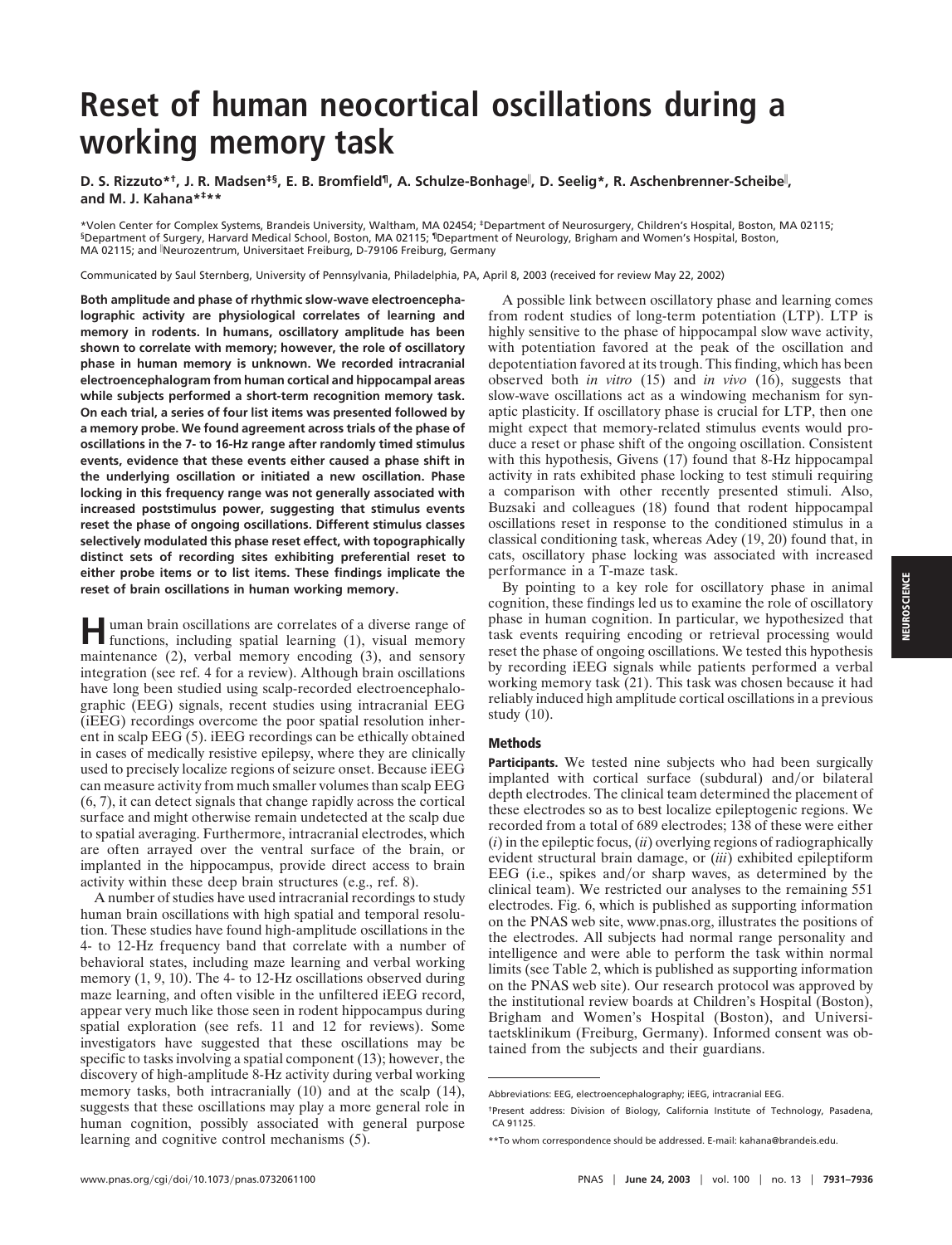

**Fig. 1.** The Sternberg item recognition task. (*a*) Illustration of the experimental design. (*b*) Average activity recorded from a representative electrode. Onset of the orienting stimulus is denoted by the dotted vertical line, the four list items by the solid lines and the probe is denoted by the dashed line. Electrode located in the left inferior temporal lobe of participant 5. [Talairach coordinates: (L–R, A–P, I–S) =  $(-33, -56, -17)$  mm.]

**Procedure.** Fig. 1*a* illustrates the behavioral task. The participant pressed a key on a computer keyboard to initiate each trial. An orienting stimulus (asterisk) was then displayed and remained visible for 1 s. All task stimuli appeared at the center of the computer screen. After a delay of 200  $\pm$  75 ms (uniformly distributed), four consonants were sequentially displayed. The temporal jitter was introduced to ensure that each stimulus arrived at a random phase with respect to ongoing oscillations, so that prestimulus phase was uniformly distributed.†† Each consonant was displayed for 700 ms followed by a delay of 275  $\pm$ 75 ms. List items and lures were randomly selected subject to the constraint that a particular consonant not repeat within three successive lists. The last (fourth) consonant was followed by a retention interval of 500  $\pm$  75 ms and the presentation of the probe. The participant was instructed to indicate as quickly and accurately as possible whether the probe item either was in the preceding list (a target) or was not in the preceding list (a lure) by pressing the right-hand control key to target items and the left-hand control key to lures. Targets and lures occurred with equal probability, and target items were drawn equally from each of the list positions. Because there are few error trials during this task  $(\leq 5\%)$ , we restrict our analyses to correct trials.

**iEEG Recordings.** The iEEG signal was recorded from platinum electrodes (3-mm diameter) with an inter-electrode spacing of 1 cm (for subdural electrodes) or 8 mm (for depth electrodes). The signal was amplified, sampled at 256 Hz (Children's Hospital, Bio-Logic apparatus: subjects 1–6; Universitaet Freiburg, Delta-Med SA apparatus: subject 7) or 200 Hz (Brigham and Women's Hospital, Nicolet Biomedical apparatus: subjects 8 and 9), and band-pass filtered (Bio-Logic, 0.3–70 Hz; DeltaMed SA, 0.015– 120 Hz; Nicolet Biomedical, 0.5–60 Hz). For all subjects, the locations of the electrodes were determined by using coregistered postoperative computed tomography scans (CTs) and preoperative MRIs by an indirect stereotactic technique.

**Analysis of Phase Locking.** For each correct trial in the experiment, instantaneous phase was calculated for logarithmically spaced frequencies between 4 and 55 Hz ( $2^{x/4}$  Hz, for  $x \in 8, \ldots, 23$ ). Instantaneous phase was calculated by wavelet transforming the raw signal (using a 4-cycle Morlet wavelet) and calculating the angle of the resulting complex coefficients. For each frequency, the wavelet transformation of the intracranial signal produces a complex time series  $w_{t,k}$ , where  $t$  represents the time point within trial *k*. Instantaneous phase,  $\phi_{t,k} = \arctan(Im(w_{t,k})/Re(w_{t,k}))$ .

The null hypothesis of uniformity for the distribution of  $\phi_t$ (across *N* correct trials) was tested using the Rayleigh statistic (22, 23),

$$
\bar{R}_t = \frac{\sqrt{(\sum_{k=1}^N \cos \phi_{t,k})^2 + (\sum_{k=1}^N \sin \phi_{t,k})^2}}{N}.
$$
 [1]

An electrode was considered to exhibit phase locking at a given frequency if the phase distributions departed from uniformity (Rayleigh test,  $P < 0.0001$ ) for all samples throughout a twoperiod interval during the 500 ms after stimulus onset. For example, a 10-Hz oscillation would have to exceed the *P* value threshold for all samples within a 200-ms interval, whereas a 50-Hz oscillation would have to exceed the threshold for all samples within a 40-ms interval to meet this criterion.

We estimated the number of electrodes exhibiting phase locking separately for each stimulus class (orienting stimulus, list items, and probe) and used a bootstrap method to gauge the Type-I error in this estimate. To estimate the Type-I error at each frequency, the phase of iEEG activity within each trial was randomly shuffled across sampled time points and reanalyzed 100 times by using the same parameters, producing a distribution of the number of electrodes exhibiting phase locking for each stimulus class. For a given frequency to obtain significance, the true number of electrodes exhibiting phase locking must exceed the 99th percentile of this distribution  $(P < 0.01)$ .

To assess the degree of phase locking to list items, the phase distributions were combined (after aligning the means) across serial positions 1–4. This was justified by the fact that although many electrodes exhibited phase locking to list items, there were no consistent differences in phase locking among the four serial positions. Thus, of the 551 electrodes, only two exhibited significant differences across serial positions in the 9- to 12-Hz range, and neither of these exhibited a consistent trend across serial position.

**Analysis of Preferential Reset.** Electrode were then tested for equality of concentration (24, 25) between stimulus classes. Pairwise comparisons were made only for those electrodes and frequencies that exhibited phase locking. The concentration of a circular distribution is analogous to the variance of a linear distribution, and this test directly compared the variance in phase locking across the orienting stimulus, list items, and the probe. Phase concentration, *di*, for each stimulus class *i* was estimated using the circular sample mean,  $\hat{\mu}_i$ , as

$$
d_i = \frac{1}{N} \sum_{j=1}^{N} |\sin \phi_{i,j} - \hat{\mu}_i|
$$
 [2]

and an *F* ratio specific to circular distributions was used to compare concentrations across stimulus classes (25).

For all three pairwise comparisons among the three stimulus classes, we assessed differences at every sampled time point throughout the 500-ms interval after stimulus presentation for five different frequency bands (see Table 1). An electrode was deemed to exhibit preferential reset to a particular stimulus class in a given frequency band if its phase dispersion was consistently smaller ( $P < 0.05$  for 0.5 cycles) than the dispersion of the other two stimulus classes for at least one frequency within the band,

<sup>††</sup>This amount of jitter (150 ms) will fully randomize prestimulus phase for all frequencies above 6.6 Hz. At 4 Hz, the lowest frequency we consider, this amount of jitter will ensure that prestimulus phase is, at a minimum, uniformly distributed within a 270° arc (of a possible 360°). Analyses take temporal jitter into account by selecting epochs of iEEG that have been aligned to the stimulus in question. Because of the inclusion of temporal jitter, a given stimulus had a slightly different onset from trial to trial. Therefore, figures that show average activity across the entire trial (Figs. 1*b* and 3) utilize epochs of stimulusaligned iEEG after each stimulus onset, concatenating them to illustrate the full time course of the trial. These figures thus contain a discontinuity at the time of stimulus onset.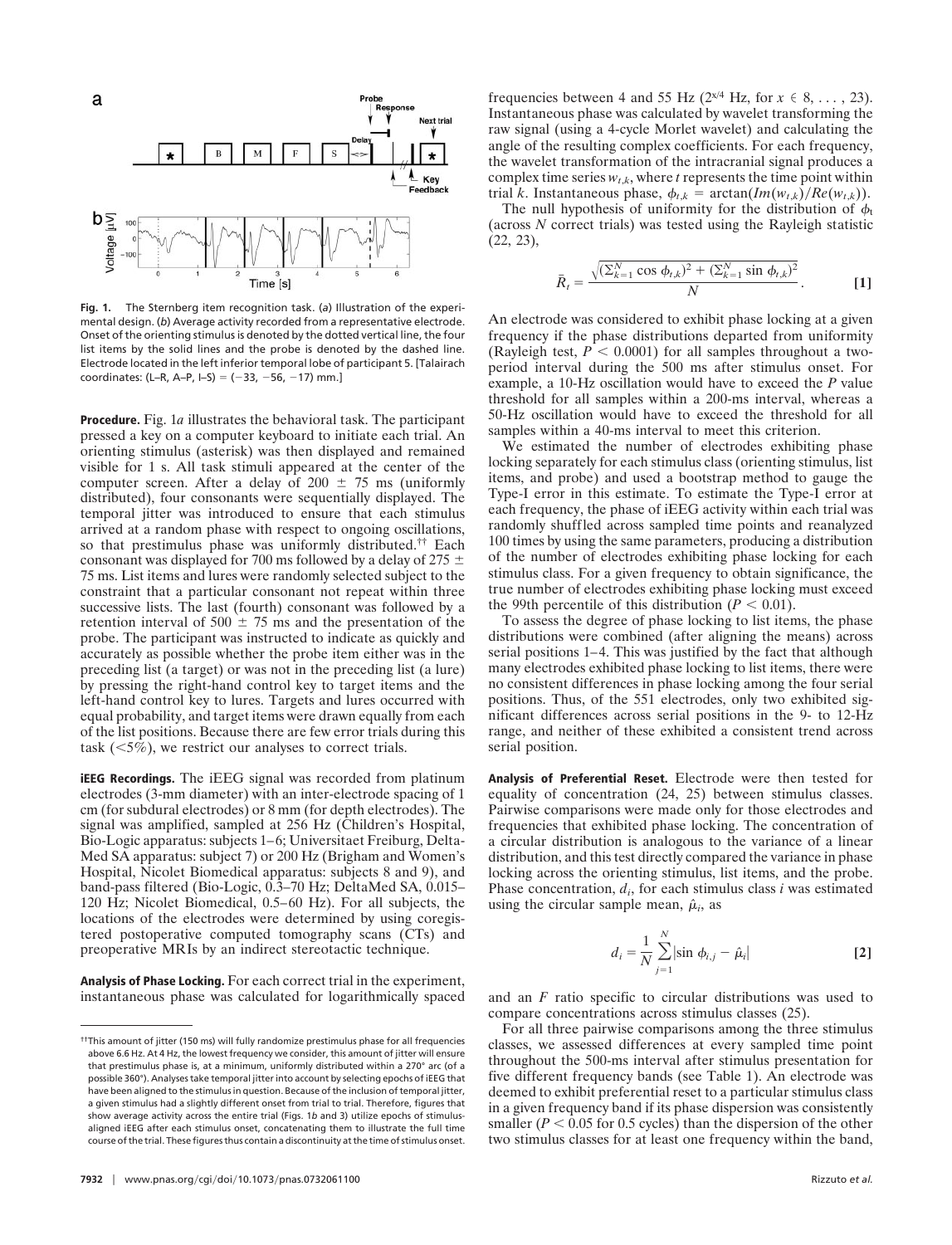**Table 1. The precision of phase reset is modulated by task demands**

| Stimulus class |            |               |
|----------------|------------|---------------|
| Orienting      | List items | Memory probes |
|                | $13*$      | $22*$         |
| $7*$           | $6*$       | $27*$         |
| 0              | $3*$       | $17*$         |
| 0              | $1*$       | $7*$          |
| 0              | 0          | 0             |
| 0              | 0          | 0             |
|                |            |               |

The number of electrodes exhibiting preferental reset to each stimulus class in each frequency band is shown. Asterisks denote an effect exceeding the estimated Type-I error rate  $(P < 0.01)$ .

and if no other stimulus class obtained a significantly smaller phase dispersion at any frequency within the band.

As in our analysis of phase locking, we tallied the number of electrodes exhibiting preferential reset to each stimulus class using a bootstrap method to assess the Type-I error rate. The iEEG signal for each stimulus presentation was randomly assigned to a stimulus class and the classes were then reanalyzed for equality of concentration 100 times using the same thresholds, producing a distribution of the number of electrodes classified as exhibiting preferential reset. To obtain significance, the true number of electrodes exhibiting preferential reset must exceed the 99th percentile of this distribution  $(P < 0.01)$ .

**Analysis of Postprobe Power.** To assess the contribution of evoked activity to phase locking, we correlated postprobe changes in wavelet power (the square of the norm of the wavelettransformed signal) with postprobe phase locking across all electrodes. The measure of power change was the *t* value from a paired-sample *t* test comparing the log-transformed power in the 500-ms intervals before and after the onset of the probe. The measure of phase locking was the average value of the Rayleigh statistic for the 500-ms postprobe interval.

## **Results**

Participants performed the task with reasonably high accuracy (see Table 1) and with a mean reaction time ( $\approx$ 1 s) that was not much longer than one would expect under laboratory conditions (i.e., 550–750 ms; see refs. 21 and 26). As has been found in some previous studies (e.g., ref. 26), participants exhibited only modest serial position effects, having slightly faster responses when probed with the most recently presented item (data not shown).

In analyzing the electrophysiological data associated with this task, we first present results for selected electrodes that clearly illustrate some of the patterns present in these data. We follow these analyses with statistical tests aimed at summarizing the electrophysiological pattern across our entire data set.

Fig. 2*a* shows filtered iEEG traces from one electrode on four trials, recorded during the 1-s interval centered around probe onset, as well as the average of the filtered traces across all trials. Before the probes appearance (at time  $t = 0$ ) oscillatory phase is seemingly random from trial to trial; that is, the peaks and troughs are not aligned. In contrast, after probe onset the peaks and troughs are aligned, accompanied by a large increase in the amplitude of the oscillation in the average trace.

The phase characteristics of oscillatory activity can be measured directly using spectral methods. The raw iEEG signal for each trial is first wavelet transformed, the phase angle calculated, and then the phase distribution (across trials) is examined. Fig. 2*b* shows the 8-Hz phase distribution taken 250 ms before the onset of the probe for the same electrode. This figure shows that the phase distribution is approximately uniform and exhibits no



**Fig. 2.** Probes reset 8-Hz phase. (*a*) Filtered (6–10 Hz) single trials (blue lines) and average activity (red line) illustrating phase reset to the probes at the level of single trials for the 1-s interval surrounding probe onset (occuring at time  $t = 0$ ). (b) An 8-Hz phase distribution 250 ms before the onset of the probe (calculated across 320 trials) is shown. (*c*) An 8-Hz phase distribution 250 ms after probe onset is shown. (*d*) Spectrogram showing average power (calculated across all trials, without filtering) at each frequency for the 1-s interval surrounding probe onset. For all panels, the electrode is the same as in Fig. 1*b*.

evidence of clustering. Indeed, we cannot reject the hypothesis that these phase data are drawn from a uniform distribution (Rayleigh test,  $P > 0.5$ ). In comparison, Fig. 2*c* shows the 8-Hz phase distribution 250 ms after onset of the probe (the approximate time of maximal phase locking). This distribution exhibits significantly more phase clustering, and a Rayleigh test indicates that these data are not uniformly distributed  $(P < 0.0001)$ .

The phase locking of single trial activity postprobe suggests that the phase of the oscillation is being reset due to the onset of the probe. However, it is possible that the observation of phase locking is instead an artifact of transient increases in power following probe presentation. For example, if the onset of the probe evoked an additional single-cycle sine wave in the EEG with similar latency from trial to trial this might align the poststimulus phase distributions (depending on the ratio of the amplitudes of evoked to ongoing activity). However, this would be considered transient evoked activity, not the phase reset of an ongoing oscillation.

To assess the contribution of postprobe power increases to the observed phase locking, Fig. 2*d* shows the average of the power spectra for individual trials for the 1-s interval centered around probe onset. This figure shows that there is a peak in 8-Hz power both before and after the onset of the probe. However, 8-Hz power actually decreases significantly after probe onset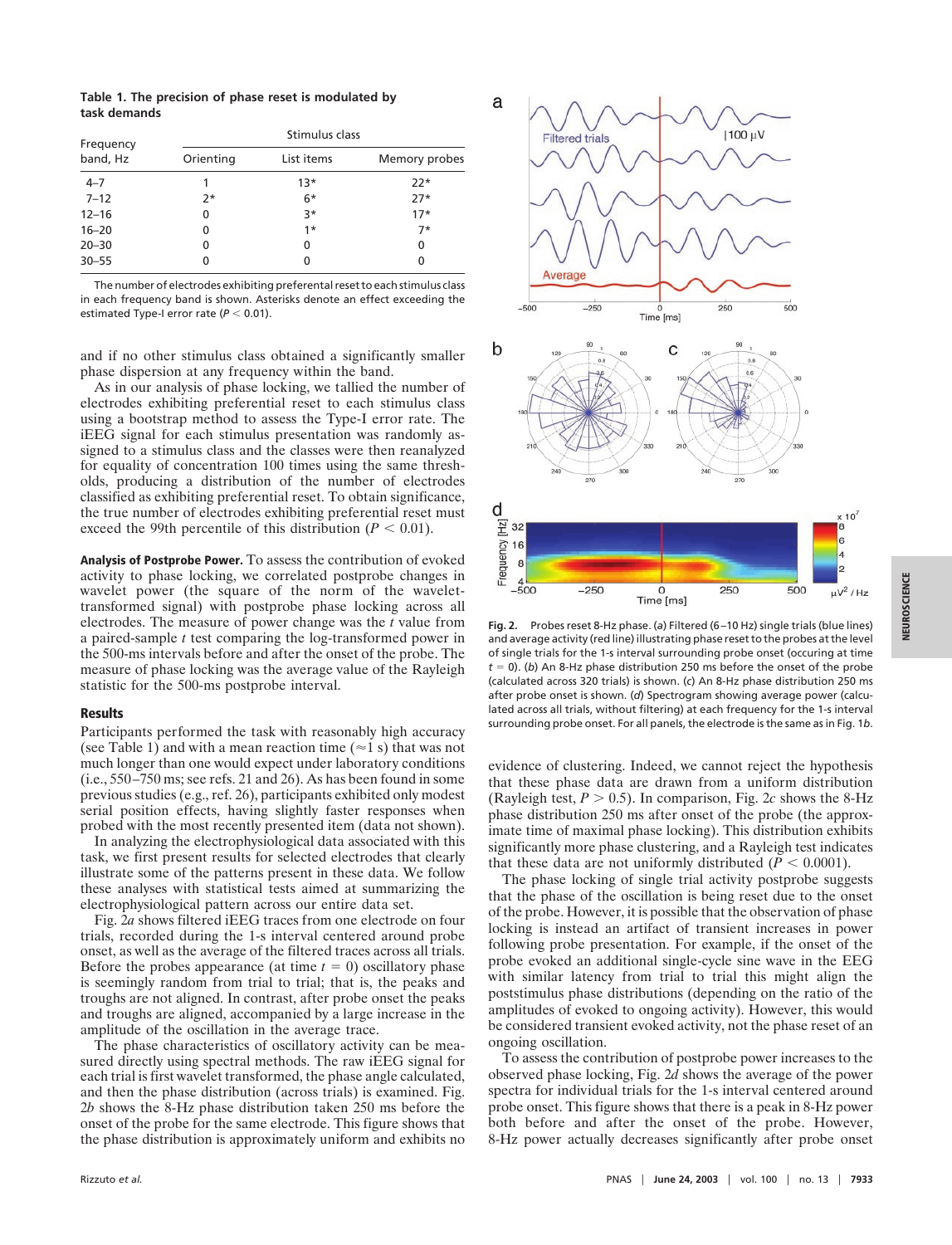

**Fig. 3.** Patterns of phase reset across brain locations. (*a*) Phase-locking spectrogram illustrating degree of phase locking across frequency and time. The color scale represents the log<sub>10</sub> (P) value associated with the null hypothesis that the phase values (across trials) are uniformly distributed. Activity recorded from an electrode in right inferior temporal lobe in participant 9 [Talairach coordinates: (L–R, A–P, I–S) =  $(+14, -54, -3)$  mm]. Green bars denote the onset of the orienting stimulus, blue bars denote the onset of the list items, and red bars denote the onset of the probe stimulus. (*b*) Phaselocking spectrogram from an electrode in right subcallosal gyrus of participant 1 [Talairach coordinates: (L–R, A–P, I–S) ( 19, 1, 13) mm]. (*c*) Phaselocking spectrogram from a depth electrode in the right hippocampus of subject 4 [Talairach coordinates: (L-R, A-P, I-S) ( 25, 27, 19) mm]. (*d*) Phase-locking spectrogram from a depth electrode in the right occipital cortex of subject 7 [Talairach coordinates: (L–R, A–P, I–S) ( 39, 74, 3) mm]. (*e*) Phase-locking spectrogram from an electrode in the right inferior temporal lobe of subject 2 [Talairach coordinates: (L–R, A–P, I–S) =  $(+35, -39, -16)$  mm].

 $(df = 301, t = 6.34, P < 0.01)$ , contradicting the hypothesis that evoked activity is contributing to the observed phase locking.

Although Fig. 2 *b* and *c* shows phase distributions of the signals from one electrode for a particular frequency and time point (250 ms before and after probe), it is of interest to comprehensively assess these effects throughout the trial and across all frequencies. Fig. 3 shows the degree of phase locking at each time point during the trial for logarithmically spaced frequencies between 4 and 55 Hz, for five different electrodes. In Fig. 3*a*, there is no discernible phase locking at any frequency after the orienting stimulus or any of the list items, but there is highly significant phase locking centered around 8 Hz after the probe. Fig. 3 *b*–*e* shows the same graph for recordings taken from four electrodes across four different participants. Fig. 3 *b* and *c* shows little or no phase locking after the orienting stimulus, a small amount of phase locking to the list items, and very strong phase locking after the probe. Fig. 3*d*, however, exhibits striking phase locking to each of the list items, less phase locking to the probe and very little phase locking to the orienting stimulus. Fig. 3*e* shows the phase-locking spectrogram for an electrode that exhibits strong phase locking to the orienting stimulus, and weaker phase locking to the list items and the probe. These figures are representative of the types of effects observed across participants and brain regions, and show that the peak of the observed phase locking typically (though not always) occurs in the 7- to 16-Hz range.



**Fig. 4.** Phase reset is neither caused by item repetition nor accompanied by transient increases in power. (*a*) Number of electrodes exhibiting significant phase reset to the orienting stimulus (green), list items (blue), and probes (red) at each frequency. (*b*) Number of electrodes exhibiting significant phase reset to targets (blue) and lures (red). Conservative estimate of Type-I error rate is less than one electrode per frequency in both panels. (*c*) Correlation between postprobe power change and phase locking at each frequency. Asterisks denote significant correlations ( $P < 0.01$ ).

The foregoing analyses show that phase locking of oscillatory activity follows the appearance of task stimuli at specific electrodes. To examine the generality of this phenomenon we tallied the number of electrodes exhibiting significant phase locking to probes, list items, and orienting stimuli at frequencies ranging from 4 to 55 Hz. Fig. 4*a* shows widespread phase locking between 7 and 16 Hz, with many more electrodes exhibiting phase locking to probes than to study items or the orienting stimulus. Fig. 4*b* shows that comparable numbers of electrodes exhibit significant phase locking to target probes and lure probes at each frequency. The lack of any significant difference between these distributions (Kolmogorov–Smirnov test,  $D = 0.08, P > 0.5$ ) suggests that the widespread phase locking to probes is not a consequence of item repetition, as only target probes are repeats of study items.

Fig. 4*c* shows the correlation (across all electrodes) between postprobe power change (paired *t* statistic) and phase locking (Rayleigh statistic) at each frequency. In the 7- to 16-Hz band, where phase locking is widespread, postprobe power correlates negatively with phase locking. The absence of significant positive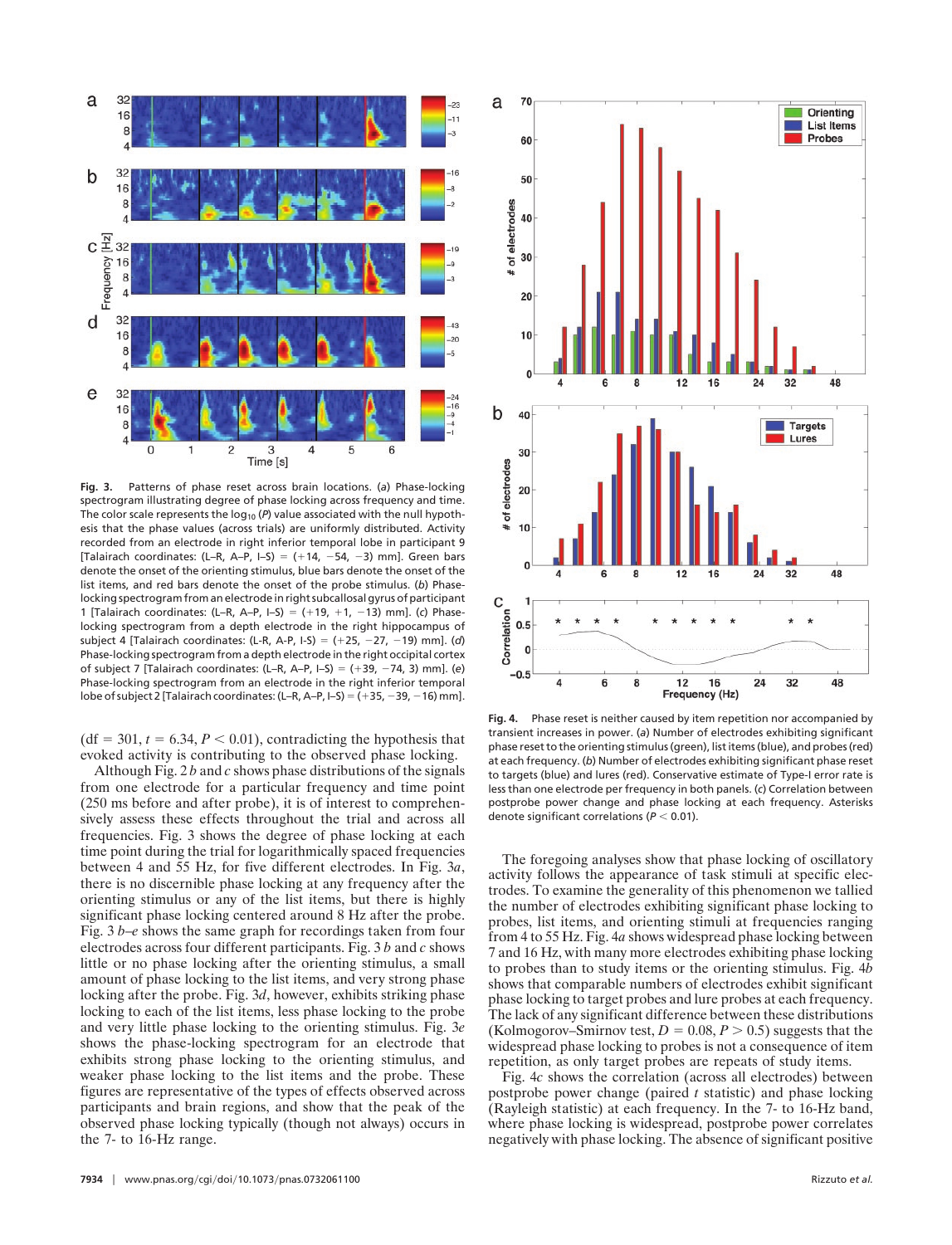

**Fig. 5.** Brain locations exhibiting preferential reset to each stimulus class. Topographic maps display the location of brain regions exhibiting preferential reset to each stimulus class. Red-, blue-, and green-filled shapes indicate preferential reset to the probe, list items, and the orienting stimulus, respectively. Unfilled shapes denote the 551 electrodes that were included in the analysis but did not exhibit preferential reset. Different shapes indicate different participants.

correlations in this band suggests that phase locking reflects reset of ongoing oscillations. However, in the 4- to 7-Hz range, where phase locking correlates positively with postprobe power changes, we cannot rule out the possibility that phase locking results from transient increases in power.

Of the 551 selected electrodes, 62 showed preferential reset at some frequency band to one of the three stimulus classes: 43 to probes, 17 to list items, and 2 to the orienting stimulus. In the 7 to 12-Hz band, where phase locking was most widespread, 27, 6, and 2 electrodes exhibited preferential reset to probes, list items, and the orienting stimulus, respectively. For each stimulus class, Table 1 gives the number of electrodes in each frequency band that exhibit preferential reset to that class. Probe-specific phase reset accounts for the greatest number of electrodes. However, list items and the orienting stimulus also elicit preferential reset in several brain locations.

Fig. 5 shows the locations of electrodes exhibiting the greatest precision of reset to each stimulus class in the 7- to 12-Hz band. The 27 electrodes exhibiting preferential reset to probes were found in the inferior temporal lobe and occipital lobes, bilaterally, as well as on the right parietal lobe. Preferential reset to list items occurred at two recording sites in the right posterior temporal lobe. Preferential reset to the orienting stimulus also appeared in two locations, both in mesial subtemporal sites in the right hemisphere. Although we also recorded from electrodes distributed across the frontal, prefrontal and suborbital frontal sites, none of these exhibited preferential reset to any stimulus class.

## **Discussion**

Whereas previous studies have shown that working memory demands are accompanied by increases in the amplitude of oscillations within individual brain regions (1, 10) and increased synchrony between brain regions (3), we considered whether the cognitive processes engaged by various task events might produce a reset of ongoing oscillations. Analysis of the distribution of phase across trials revealed that statistically significant phase locking followed the appearance of behaviorally relevant stimuli,

including the orienting stimulus, list items, and probe. For individual electrodes, this phase locking occurred for tight clusters of frequencies (Fig. 3); however, across electrodes the effect was broadband, with a majority of sites exhibiting phase locking in the 7- to 16-Hz range (Fig. 4).

It is possible that transient, stimulus-evoked activity in the EEG causes phase locking. However, this account predicts that phase locking should be accompanied by poststimulus increases in oscillatory power. Contrary to this prediction, we observed negative or insignificantly positive correlations between phase locking and poststimulus power in the 7- to 16-Hz range, the range with the most widespread evidence for phase-locking (Fig. 4*c*). It would thus appear that phase locking at many of these sites arises from an actual reset of ongoing oscillations. Our finding of positive correlations between phase locking and power increases outside the 7- to 16-Hz range leaves open the possibility that phase locking at these frequencies arises from evoked activity.

There are several possible reasons why phase reset might be associated with decreased power, as it sometimes is. First, a reset of ongoing oscillations would produce a discontinuity in the phase of the signal. Because consistent phase is required to observe significant power, any discontinuity would reduce the measured power in the signal. Second, prestimulus power may reflect the action of multiple neural ensembles within a region sampled by a given electrode. In this case, decreased power and increased phase locking could arise if reset of oscillations within one population (activated by stimulus onset) was coupled with decreased power within a second population (inhibited by stimulus onset).

One possible role for phase reset would be to establish the synchrony between disparate brain areas that may accompany cognitive processing. A recent study by Fell *et al.* (3) suggests that gamma band phase synchrony between hippocampus and the parahippocampal region increases during successful memory encoding. A related study by Tallon-Baudry *et al.* (2) indicates that extrastriate beta-band oscillations exhibit increased phase synchrony during visual memory maintenance. Phase reset could be the mechanism by which synchrony between different brain regions is established. In fact, there is evidence from *in vitro* guinea-pig recordings suggesting that phase reset of gamma oscillations induces increased synchrony between different areas of entorhinal cortex (27).

Previous studies have tried to relate ongoing brain oscillations with the stimulus-evoked response (28–32). Analyzing scalp EEG during photic stimulation Jansen and Brandt (33) found that the prestimulus phase of alpha-band oscillations influences the latency and amplitude of the average evoked response. Tesche and Karhu (34), using magnetoencephalography, have shown that oscillatory activity to probe items increases with list length in a similar working memory task, whereas Sayers and Beagly (35) used auditory stimulation to show that, at some frequencies, poststimulus EEG phase deviates from uniformity across trials. Although both sets of authors interpreted their result as consistent with the phase reset of oscillations, in both cases their methods did not disambiguate phase reset from poststimulus increases in band power. In contrast, our results show that phase reset can be accompanied by a decrease in band power, and is not positively correlated with changes in power throughout the 7- to 16-Hz frequency band.

Makeig *et al.* (36) analyzed the relation between oscillatory phase and visual evoked potentials at the scalp. They found that 10-Hz oscillations exhibited nonrandom phase distributions after the onset of visual stimuli. Our findings of phase reset in intracranial field potentials complement their results and extend them by providing evidence that preferential reset is modulated by the behavioral demands of the task. In the 7- to 12-Hz frequency range, where phase-locking was most widespread,